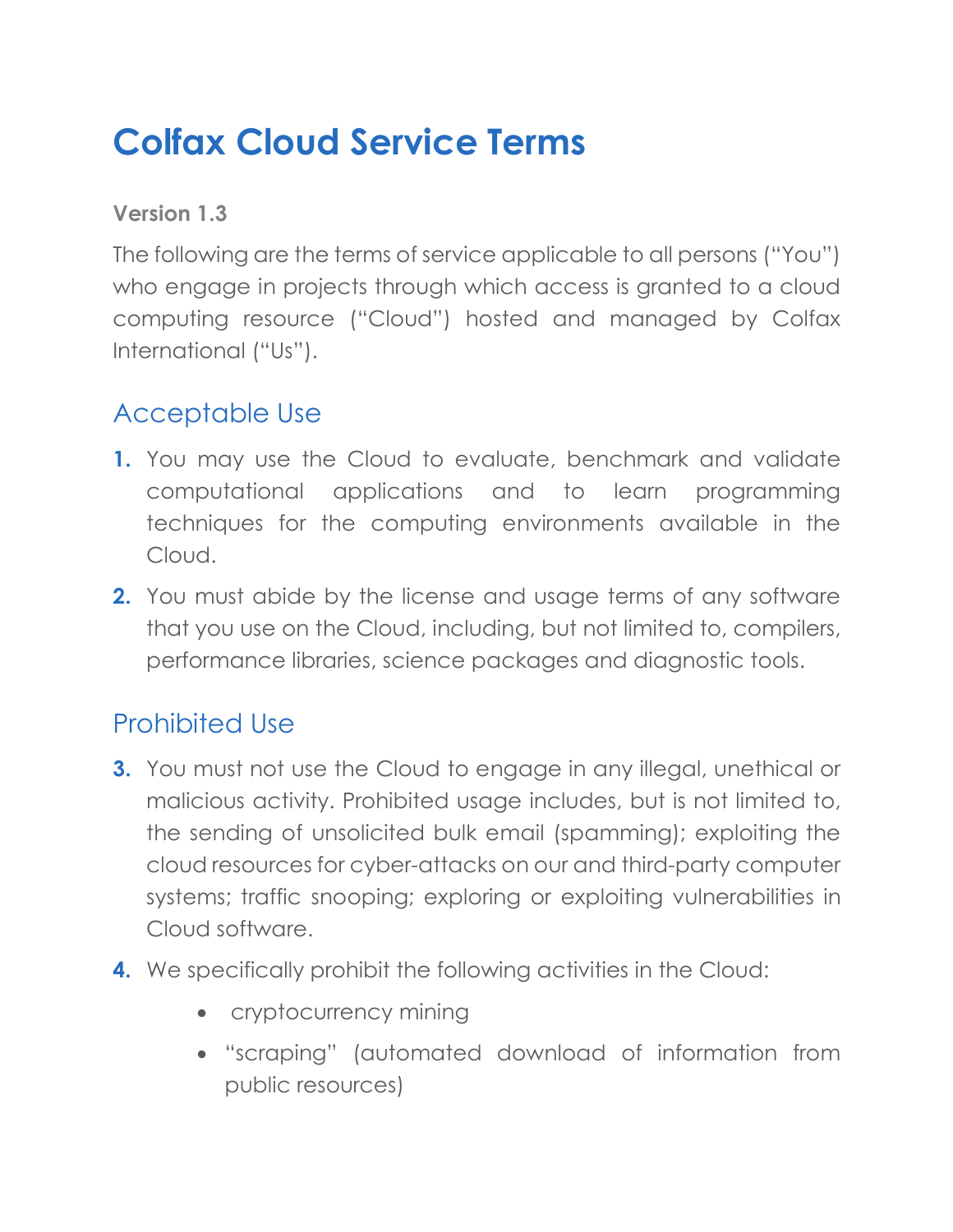• storing and processing of any materials (video, images, datasets, software, and others) in violation of the copyright law or licensing rules for these materials.

In addition to the above, we may treat as prohibited activity any usage of Cloud resources for purposes not related to the business project through which you received access to the Cloud.

#### Termination of Access

- **5.** We reserve the right to terminate your access to the Cloud at any time if we detect malicious or prohibited activity, observe signs that you are preparing for such activity, or for any other reason.
- **6.** If your access is terminated preliminarily, our liability to you is limited to the amount that you have paid us for the access period that was terminated. If you have not paid us for access or paid a third party for access, we shall not be liable for any loss or inconvenience on your part.

### Data Security

- **7.** We will use the methods known to us to protect any data that you transfer to the Cloud from exposure to other users and to the outside networks. However, we make no guarantees of your complete privacy, and we shall not be liable for any data leaks due to software vulnerabilities not known to us, due to your own actions, or due to a security oversight on our part.
- **8.** By using the Cloud, you expressly grant us the right to inspect your data, software, and your activity for signs of malicious or prohibited actions or intents. If you have confidential or sensitive code or data, do not upload these items to the Cloud.